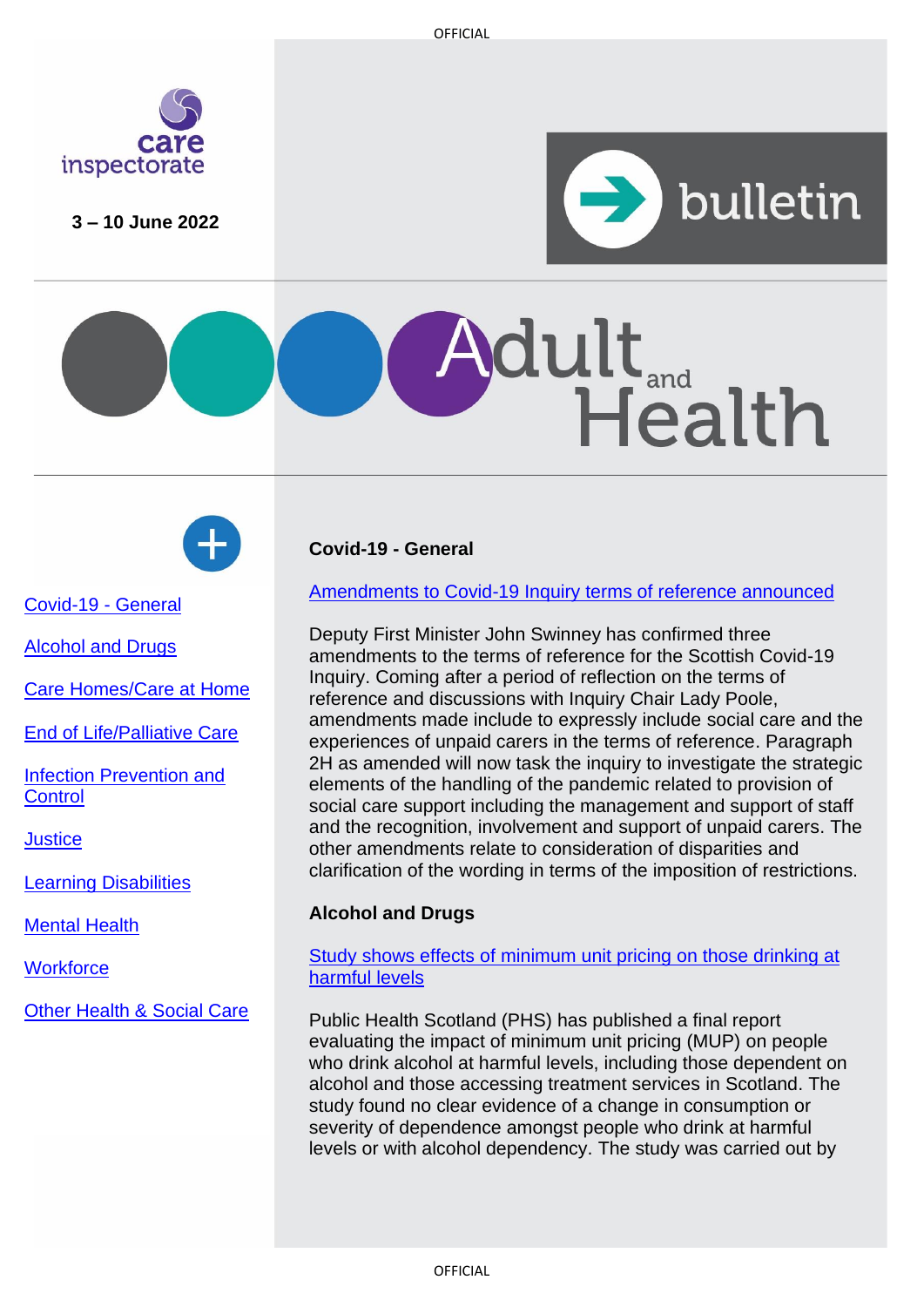

<span id="page-1-0"></span>the University of Sheffield, the University of Newcastle (Australia) and Figure 8 Consultancy Services.

## **Care Homes/Care at Home**

SAGE working group statement [on association between discharge from hospital and](https://www.gov.uk/government/publications/the-association-between-the-discharge-of-patients-from-hospitals-and-covid-in-care-homes/consensus-statement-on-the-association-between-the-discharge-of-patients-from-hospitals-and-covid-in-care-homes)  [Covid in care homes](https://www.gov.uk/government/publications/the-association-between-the-discharge-of-patients-from-hospitals-and-covid-in-care-homes/consensus-statement-on-the-association-between-the-discharge-of-patients-from-hospitals-and-covid-in-care-homes)

A consensus statement on the association between the discharge of patients from hospital and Covid in care homes has been published by the Social Care Working Group to the Scientific Advisory Group for Emergencies (SAGE). The report, commissioned by the Department of Health and Social Care and written in December 2021, found that at least some care home outbreaks were caused or partly caused or intensified by discharges from hospital, but "based on the very much larger associations between care home size and outbreaks, hospital discharge does not appear to have been the dominant way in which Covid-19 entered care homes".

### <span id="page-1-1"></span>**End of Life/Palliative Care**

[Professional standards in end of life care for community pharmacy](https://www.rpharms.com/about-us/news/details/new-standards-on-end-of-life-care-with-cancer-charity-marie-curie) to be developed

The Royal Pharmaceutical Society is partnering with Marie Curie to develop professional standards in end of life care for community pharmacy. The standards will be available for pharmacy teams across the UK and will provide a free, evidencebased framework to help community pharmacies self-assess and continuously improve their end of life and bereavement care. A professional standards steering group is being established and there will be an opportunity for interested individuals to help shape the work through a wider reference group.

#### <span id="page-1-2"></span>**Infection Prevention and Control**

#### [Monkeypox listed as a notifiable infectious disease \(England\)](https://www.gov.uk/government/news/monkeypox-cases-confirmed-in-england-latest-updates)

Monkeypox has been listed as a notifiable infectious disease which means that doctors in England are required to notify their local council or local health protection team (HPT) if they suspect a patient has monkeypox. The UK Health Security Agency (UKHSA) has noted that there are currently 305 confirmed cases in England, 11 in Scotland, 2 in Northern Ireland and 3 in Wales.

#### <span id="page-1-3"></span>**Justice**

#### [Bail and Release from Custody \(Scotland\) Bill introduced to Parliament](https://www.parliament.scot/bills-and-laws/bills/bail-and-release-from-custody-scotland-bill/introduced)

The Scottish Government has lodged proposed legislation designed to ensure that, as much as possible, the use of custody for remand is a last resort for the court, and to give a greater focus to the rehabilitation and reintegration of individuals leaving custody. The Bail and Release from Custody (Scotland) Bill would amend Part 3 of the Criminal Procedure (Scotland) Act 1995 to enable the court to receive information from justice social work to help inform its decisions on bail and to limit the circumstances in which the court may refuse bail. The Bill would also reform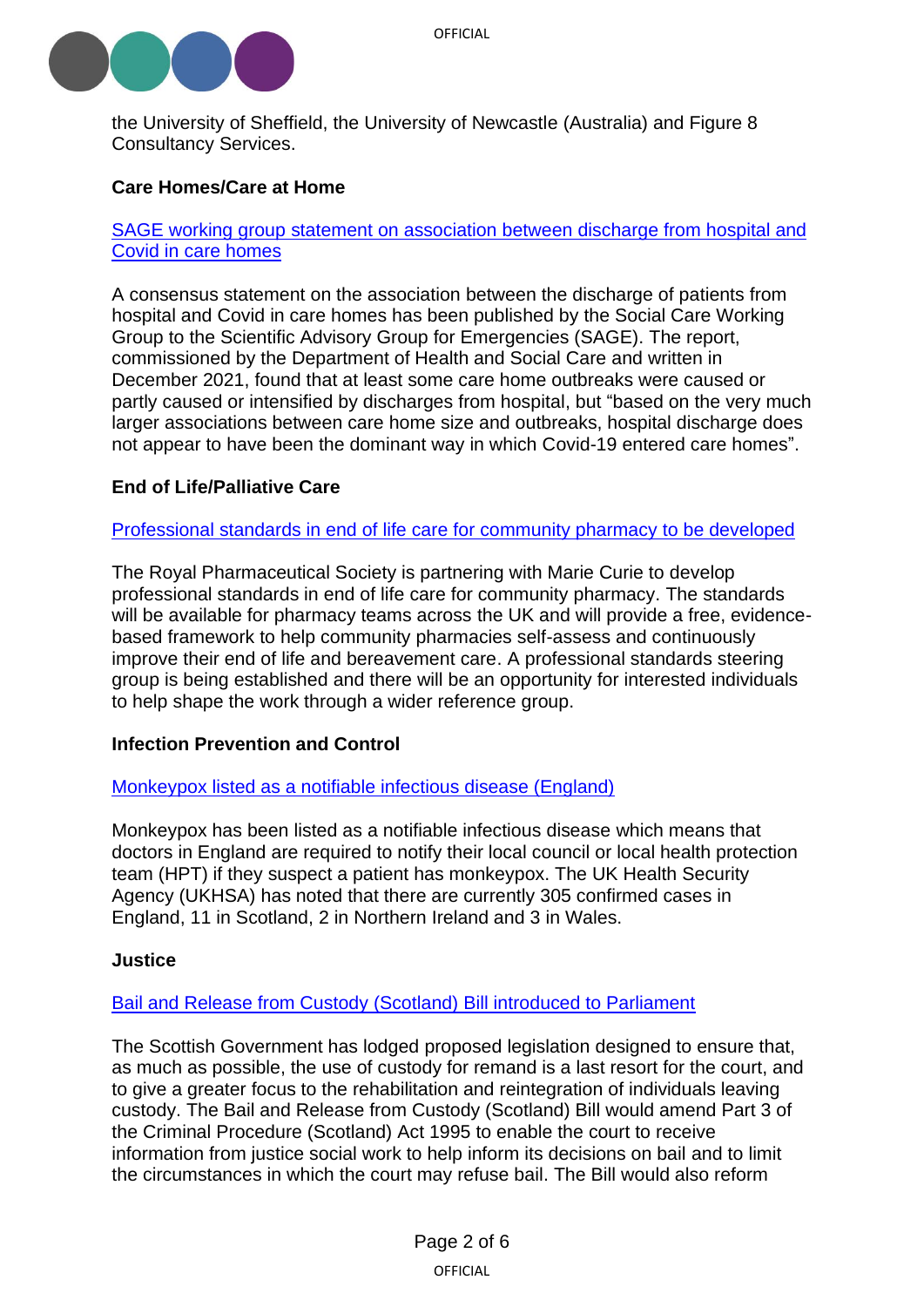

mechanisms governing release from custody and the support provided to people leaving prison, with an emphasis on reintegration into communities.

### [Care Inspectorate publishes report on serious](https://www.careinspectorate.com/index.php/news/6696-serious-incident-reviews) incident reviews

The Care Inspectorate has published report on serious incident reviews in justice social work. We received a total of 317 serious incident notifications between January 2018 and December 2021, of which 300 met criteria for a serious incident review. These took place across 26 local authorities and predominantly related to acts of serious violence and sexual offences. There were also circumstances in which a person died or was killed which warranted further review. The report highlights positive performance but also recommends where further improvements should be made.

### <span id="page-2-0"></span>**Learning Disabilities**

### [RCN to host webinar on the history of care for people with learning disabilities](https://www.rcn.org.uk/news-and-events/events/lib-history-of-care-150622)

The Royal College of Nursing (RNC) is to host a webinar on the history of care for people with learning disabilities on 15 June. The free event will use art, photos and archive material to explore how care for people with learning disabilities has shifted over time and to reflect on community support for learning disability today.

### <span id="page-2-1"></span>**Mental Health**

### Mental Welfare Commission responds [to Mental Health Law Review consultation](https://www.mwcscot.org.uk/news/scotlands-mental-health-law-review-mental-welfare-commission-response)

The Mental Welfare Commission has published its response to the Scottish Mental Health Law Review's recent consultation on changes to Scotland's mental health laws. The Commission said it supported the intention to improve people's rights and protections, and to remove barriers to those caring for their health and welfare, and described the consultation as an "opportunity for the law to ensure greater visibility and support for people with a mental health condition to be involved in directing how services are governed, developed, and scrutinised". The consultation is now closed, and a final report is due to be delivered to Ministers by the end of September 2022.

#### [New consultation on Mental Health Law Review proposals](https://consult.gov.scot/mental-health-law-secretariat/forensic-proposals/)

A new consultation has been launched by the Scottish Government as part of the Mental Health and Incapacity Law Review. The new proposals put forward by the Law Review's Executive Team have been developed in partnership with people with lived experience, including unpaid carers and mental health. The consultation is seeking views on subjects including advance statements, independent advocacy and how criminal law and mental health law work together. The deadline for responses is 22 July.

#### Report on use of compulsory treatment [published by Mental Welfare Commission](https://www.mwcscot.org.uk/news/compulsory-treatment-mental-ill-health-scotland-analysis-inform-future-law-reform)

A new research report analysing the growing use of compulsory mental health treatment for people who are very unwell has been published by the Mental Welfare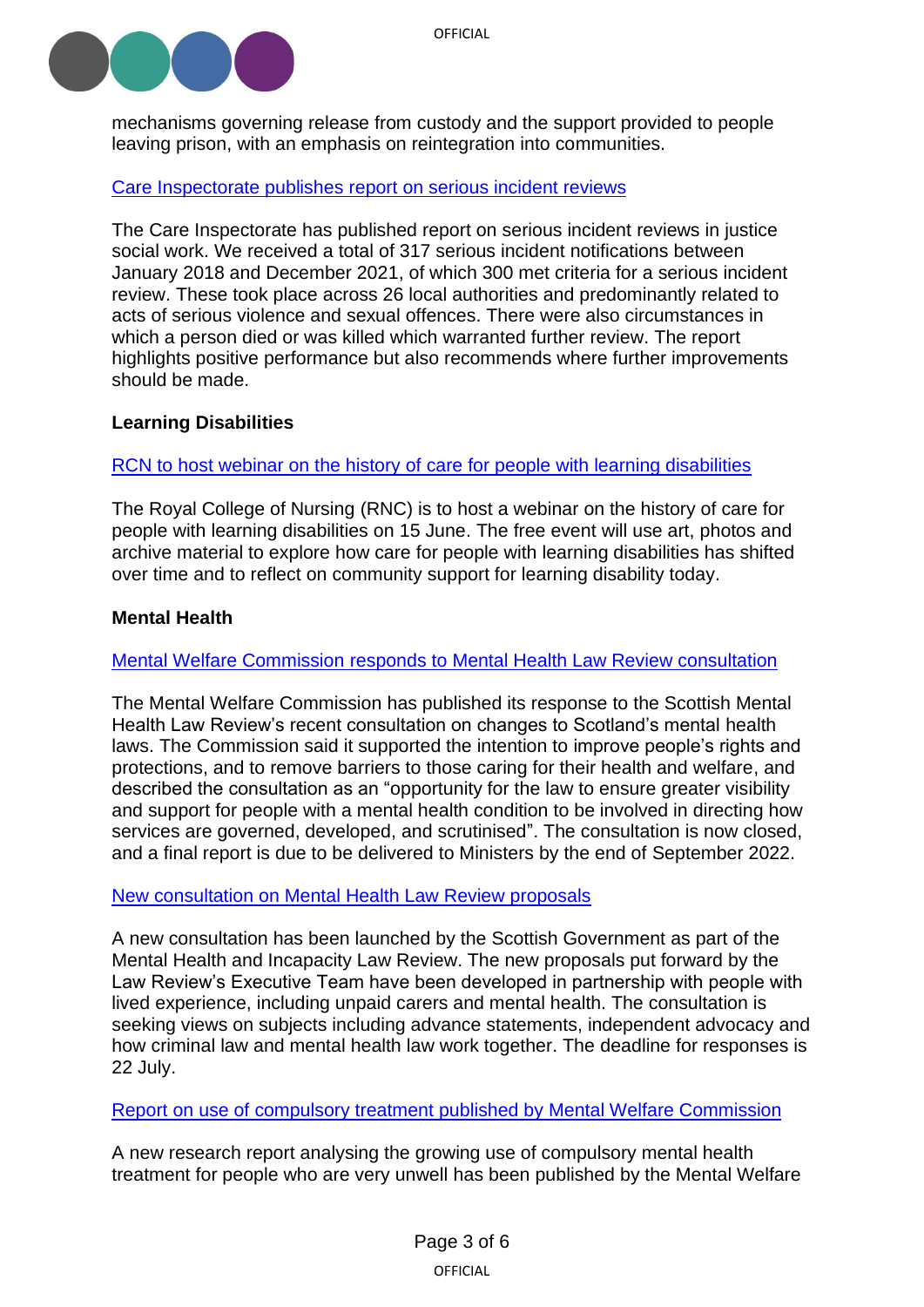

Commission. The report, produced for the Mental Health Law Review, confirms that, with the increasing use of compulsory treatment each year, the way in which that treatment takes place has also changed, with a shift towards treatment in the community rather than in hospital. The report also suggests that minoritised ethnic groups are overrepresented among people on compulsory treatment orders compared to representation in the general population.

### [Evaluation deems pilot Distress Brief Intervention programme](https://www.gov.scot/publications/evaluation-distress-brief-intervention-pilot-programme/pages/2/) a success and [recommends](https://www.gov.scot/publications/evaluation-distress-brief-intervention-pilot-programme/pages/2/) rollout

An evaluation of a pilot distress support and management mental health programme has found that it was successful in offering support to those in distress, and has contributed to peoples' ability to manage and reduce their distress in the short term, and for some in the longer term. The Distress Brief Intervention (DBI) programme, which aims to provide a framework for improved inter-agency coordination, collaboration and cooperation across a wide range of care settings and supports, was piloted in the Borders, Aberdeen, Inverness and Lanarkshire from November 2016 to March of 2021, with services initially targeting people over 18 then expanding to include younger people in 2019. The evaluation recommends the national rollout of DBI should continue, based on the success of the pilot.

[Mental health organisations call for](https://www.smhp.scot/post/paper-calling-for-radical-change-in-mental-health-policy-launched) 'radical change' in mental health policy

Scotland's Mental Health Partnership has launched a paper calling for a "radically different" Mental Health and Wellbeing Strategy for Scotland. The paper, developed by the Partnership with input from its 17 member organisations from the voluntary sector, calls for the development of a new long term strategy and makes a number of proposals, including: adopting a "promote, prevent, provide" approach; ensuring mental health is prioritised in all policies through a mental health impact assessment; developing a workforce strategy that enables new models of person-centred care to be provided; a new consistent self-management approach to maintain recovery and prevent relapse among those with long term conditions.

## <span id="page-3-0"></span>**Workforce**

NES launches [workforce survey on digital learning in health and social care](https://www.nes.scot.nhs.uk/news/digital-learning-in-health-and-social-care-survey/)

NHS Education for Scotland is (NES) is conducting a survey of people working in health and social care in Scotland to get a better understanding of the digital and technology learning needs of the health and social care workforce. The Digitally Enabled Workforce team within NES is looking to gather a wide range of views to support the development of digital skills and confidence across the workforce.

SSSC publishes [analysis of responses to 'A Register for the future'](https://news.sssc.uk.com/news/consultation-response-register-future) consultation

The Scottish Social Services Council (SSSC) has published an analysis of responses to its consultation on 'A Register for the future'. More than 6,500 people responded to the consultation, which ran for 12 weeks from 20 December 2021 until 14 March 2022. While respondents agreed with most of the proposals, there were two key areas which appear to require further discussion: public facing register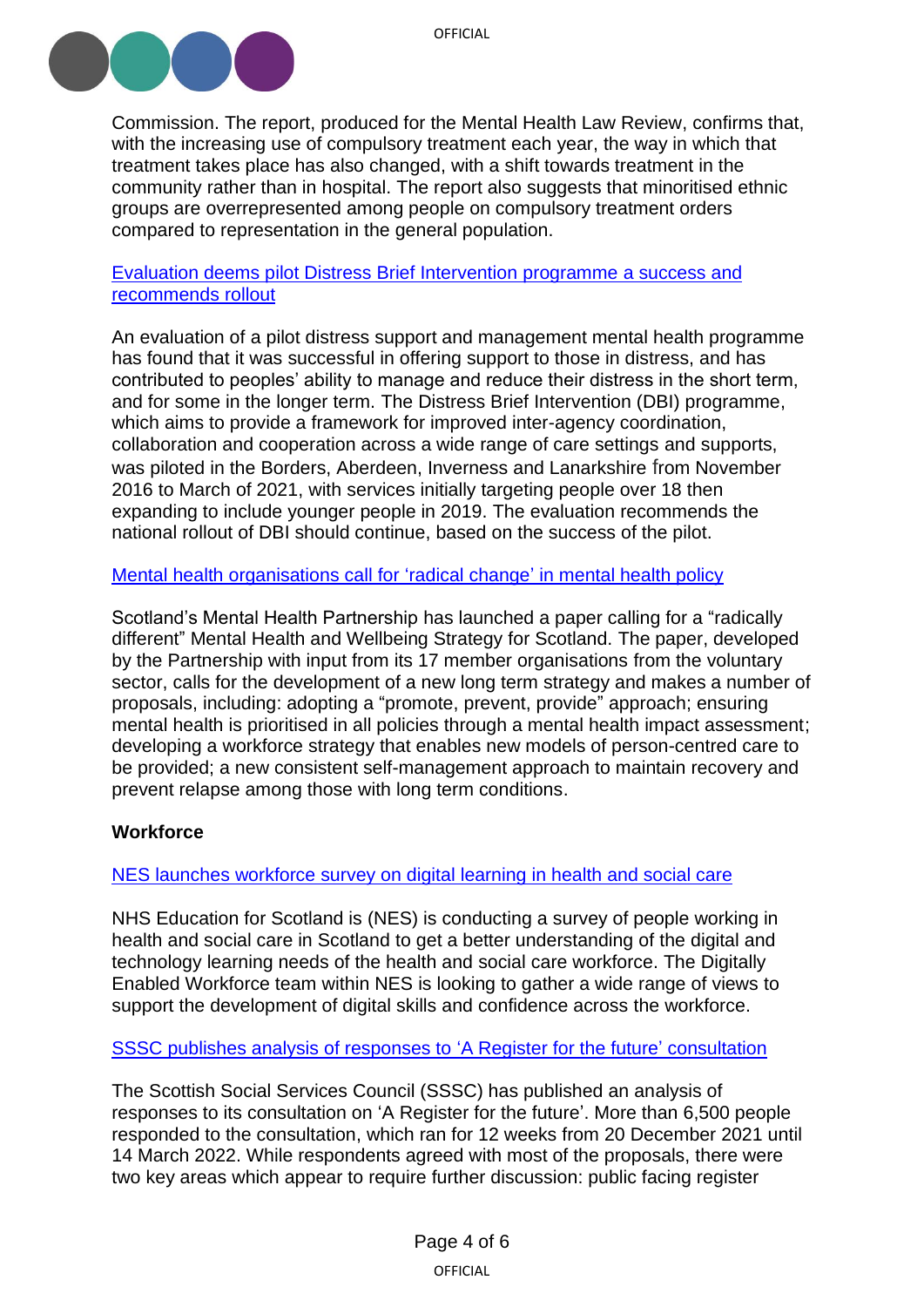

information and requirements around adult social care qualifications. Over the summer the SSSC will run workshops with the stakeholder advisory group and other stakeholders to explore views and better understand specific concerns before the proposals are finalised and go to Council for decision in November.

## <span id="page-4-0"></span>**Other Health and Social Care**

### [Complaints about care services in Scotland, 2019/20 to 2021/22](https://www.careinspectorate.com/index.php/news/6712-complaints-about-care-services-in-scotland-2019-20-to-2021-22)

The Care Inspectorate has published a statistical bulletin on complaints about care services in Scotland. The report covers complaints received and investigated between April 2019 and March 2022 and focuses in particular on the most recent year, 1 April to 31 March 2022. The statistics show we actioned every complaint received and responded appropriately using a risk-based assessment process to satisfactorily resolve complaints as quickly as possible. In 2021/22, we received 5,595 complaints. In 2019/20, we received 5,831 complaints.

### Iriss publishes [workplan for 2022-23](https://www.iriss.org.uk/news/news/2022/06/01/our-plans-2022-23)

Iriss has published its workplan for 2022-23. Iriss will focus its work on innovation and change in social work and social care over the coming year. The workplan is informed by feedback received as part of a workforce survey sent out in December 2021 and notes that eight areas of need were identified, including staffing, capacity, processes and system shock and recovery.

#### [Carers Week:](https://www.carersweek.org/) 6 – 12 June

Carers Week continues until 12 June. Carers Week is an annual campaign to raise awareness of caring, highlight the challenges unpaid carers face and recognise the contribution they make to families and communities throughout the UK. [A report](https://www.carersweek.org/about-carers-week/latest-news/posts-folder/2022/june/make-caring-visible-valued-and-supported-carers-week-2022-report/) has been published to mark the week, highlighting the impact of carers and calling for caring to be made "visible, valued and supported".